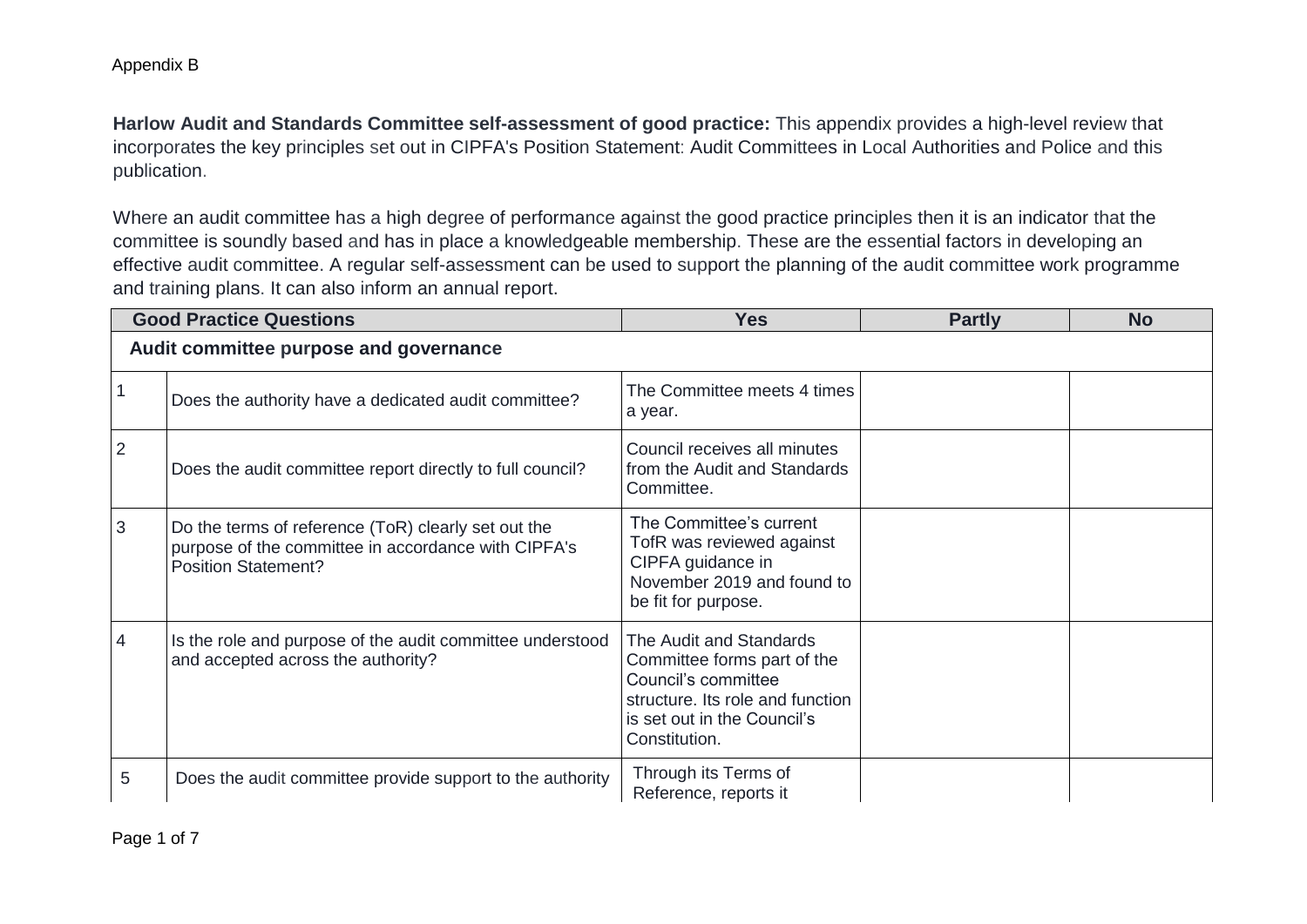|   | <b>Good Practice Questions</b>                                                                                                                                                                                                                                                                                                                                                                               | <b>Yes</b>                                                                                                                                                               | <b>Partly</b> | <b>No</b> |
|---|--------------------------------------------------------------------------------------------------------------------------------------------------------------------------------------------------------------------------------------------------------------------------------------------------------------------------------------------------------------------------------------------------------------|--------------------------------------------------------------------------------------------------------------------------------------------------------------------------|---------------|-----------|
|   | in meeting the requirements of good governance?                                                                                                                                                                                                                                                                                                                                                              | receives, member training,<br>review and challenge of the<br><b>Annual Governance</b><br>Statement (AGS), annual<br>accounts, representation by<br>members and officers. |               |           |
| 6 | Are the arrangements to hold the committee to account<br>for its performance operating satisfactorily?                                                                                                                                                                                                                                                                                                       | There are arrangements for<br>holding the Committee to<br>account through its reporting<br>to Council (including annual<br>report and effectiveness).                    |               |           |
|   | <b>Functions of the committee</b>                                                                                                                                                                                                                                                                                                                                                                            |                                                                                                                                                                          |               |           |
| 7 | Do the committee's terms of reference explicitly address<br>all the core areas identified in CIPFA's Position<br>Statement:<br>good governance<br>assurance framework including partnerships and<br>collaboration arrangements<br>Internal and external audit<br>financial reporting<br>risk management<br>value for money or best value<br>counter fraud and corruption<br>supporting the ethical framework | These are covered in the<br>Committee's ToR and review<br>of the Annual Governance<br>Statement.                                                                         |               |           |
| 8 | Is an annual evaluation undertaken to assess whether<br>the committee is fulfilling its terms of reference and that<br>adequate consideration has been given to all core areas?                                                                                                                                                                                                                              | The Committee produces an<br>annual report, reviews its<br>Terms of Reference and<br>effectiveness review.                                                               |               |           |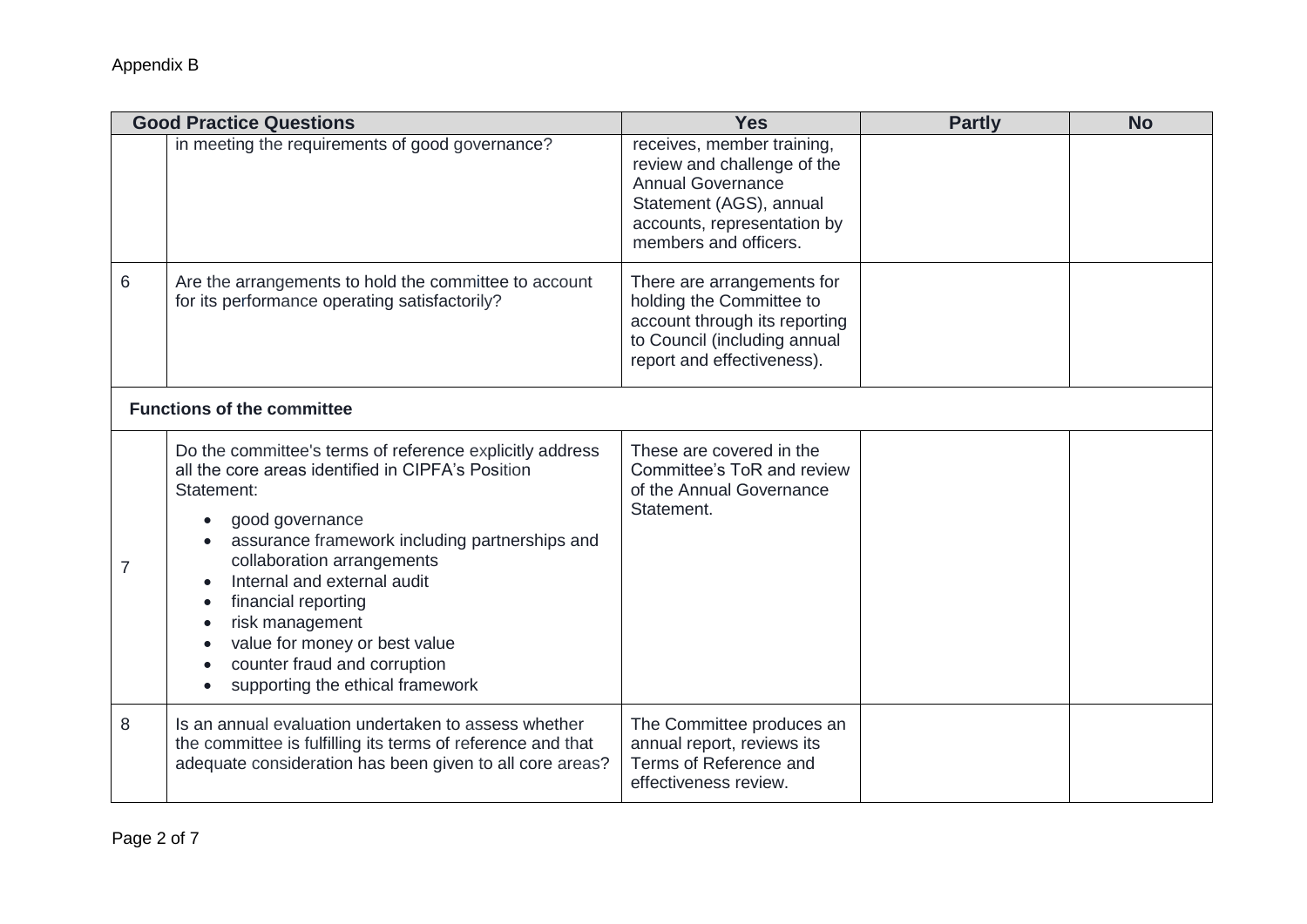|    | <b>Good Practice Questions</b>                                                                                                                                                                                                                                                                                                                                                                                                                                                                                                                        | <b>Yes</b>                                                                                                                                                                                                                                                                                                                                                            | <b>Partly</b> | <b>No</b> |
|----|-------------------------------------------------------------------------------------------------------------------------------------------------------------------------------------------------------------------------------------------------------------------------------------------------------------------------------------------------------------------------------------------------------------------------------------------------------------------------------------------------------------------------------------------------------|-----------------------------------------------------------------------------------------------------------------------------------------------------------------------------------------------------------------------------------------------------------------------------------------------------------------------------------------------------------------------|---------------|-----------|
| 9  | Has the audit committee considered the wider areas<br>identified in CIPFA's Position Statement and whether it<br>would be appropriate for the committee to undertake<br>them?                                                                                                                                                                                                                                                                                                                                                                         | The Committee includes the<br>Standards Committee as<br>evidenced in their Terms of<br>Reference.                                                                                                                                                                                                                                                                     |               |           |
|    | Note: CIPFA guidance states that Audit Committees can<br>also support their authorities by undertaking a wider role<br>in other areas including:<br>considering governance, risk or control matters at<br>$\bullet$<br>the request of other committees or statutory<br><i>officers</i><br>working with the local standards and ethics<br>$\bullet$<br>committees to support ethical values<br>reviewing and monitoring treasury management<br>$\bullet$<br>arrangements<br>providing oversight of other public reports, such<br>as the annual report. | Other roles as suggested by<br>CIPFA are adequately<br>covered by other<br>committees, Cabinet and the<br>full Council.                                                                                                                                                                                                                                               |               |           |
| 10 | Where coverage of core areas has been found to be<br>limited, are plans in place to address this?                                                                                                                                                                                                                                                                                                                                                                                                                                                     | Various reports received by<br>the Committee throughout<br>the year ensure the majority<br>of core areas are covered.<br>This includes the Annual<br><b>Governance Statement</b><br>(AGS), Internal Audit's<br>annual report and its regular<br>progress reports, External<br>Audit reports (including the<br>Statement of Accounts), and<br>risk management reports. |               |           |
| 11 | Has the committee maintained its advisory role by not<br>taking on any decision-making powers that are not in line<br>with its core purpose?                                                                                                                                                                                                                                                                                                                                                                                                          | Yes.                                                                                                                                                                                                                                                                                                                                                                  |               |           |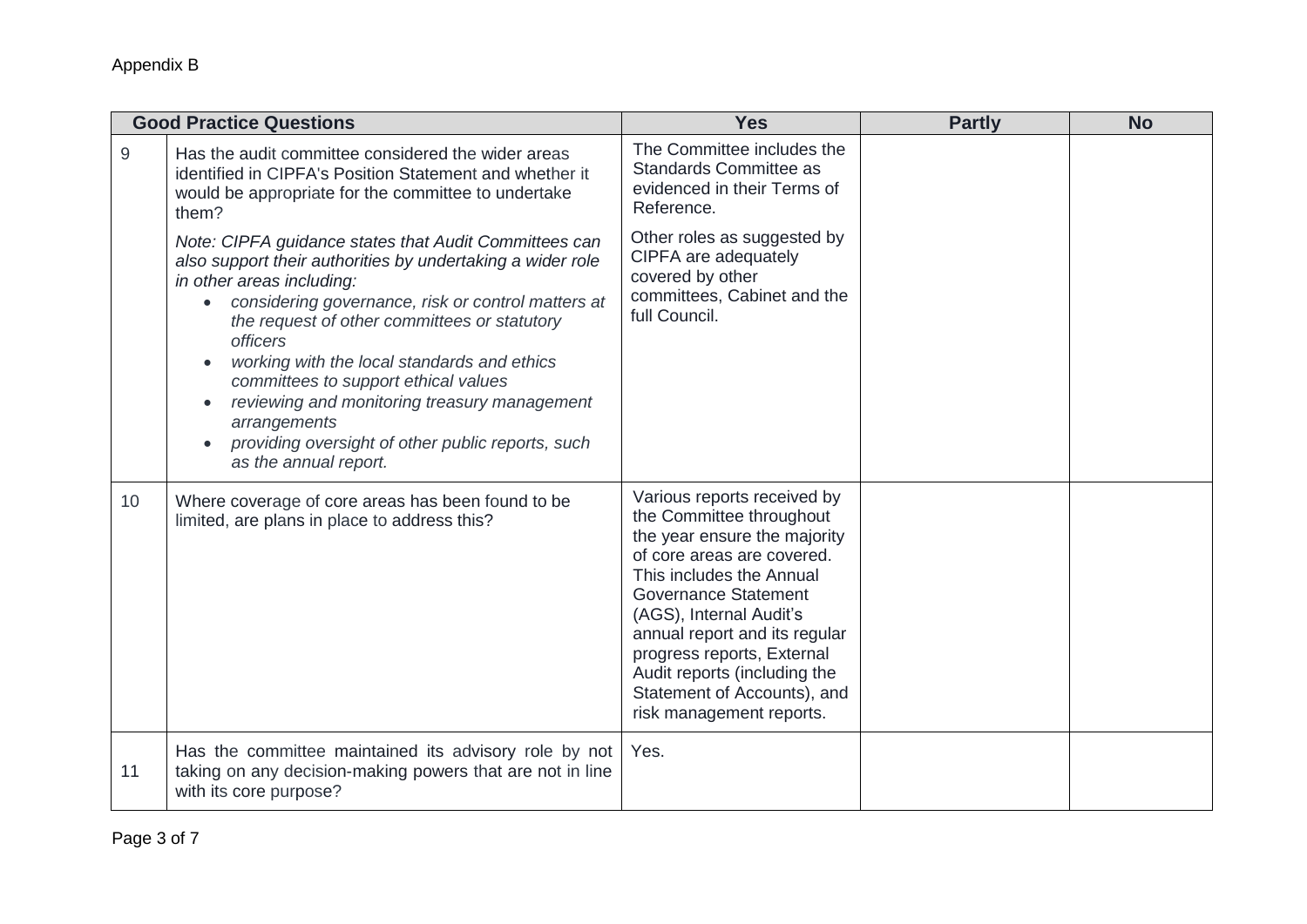| <b>Good Practice Questions</b> |                                                                                                                                                                                                                                                                                                                                                                                                                                                                          | <b>Yes</b>                                                                                                                                                                                                                                                                                                                                                                       | <b>Partly</b> | <b>No</b> |  |
|--------------------------------|--------------------------------------------------------------------------------------------------------------------------------------------------------------------------------------------------------------------------------------------------------------------------------------------------------------------------------------------------------------------------------------------------------------------------------------------------------------------------|----------------------------------------------------------------------------------------------------------------------------------------------------------------------------------------------------------------------------------------------------------------------------------------------------------------------------------------------------------------------------------|---------------|-----------|--|
| <b>Membership and support</b>  |                                                                                                                                                                                                                                                                                                                                                                                                                                                                          |                                                                                                                                                                                                                                                                                                                                                                                  |               |           |  |
| 12                             | Has an effective audit committee structure and<br>composition of the committee been selected?<br>This should include:<br>separation from the executive<br>an appropriate mix of knowledge and skills among<br>the membership<br>a size of committee that is not unwieldy<br>where independent members are used, that they<br>have been appointed using an appropriate<br>process.<br>consideration has been given to the inclusion of at<br>least one independent member | Ten councillors sit on the<br>Committee, with the main<br>political parties represented,<br>who bring to the Committee<br>a range of experiences and<br>skills. This is supplemented<br>with periodic member<br>training.<br>The inclusion of an<br>independent member was<br>approved by the Committee<br>in September 2019, with the<br>recruitment process being<br>underway. |               |           |  |
| 13                             | Have independent members appointed to the committee<br>been recruited in an open and transparent way and<br>approved by the full council as appropriate for the<br>organization?                                                                                                                                                                                                                                                                                         | Not applicable                                                                                                                                                                                                                                                                                                                                                                   |               |           |  |
| 14                             | Does the chairman of the committee have appropriate<br>knowledge and skills?                                                                                                                                                                                                                                                                                                                                                                                             | Yes.                                                                                                                                                                                                                                                                                                                                                                             |               |           |  |
| 15                             | Are arrangements in place to support the committee with<br>briefings and training?                                                                                                                                                                                                                                                                                                                                                                                       | The formal work programme<br>for the Committee is<br>reviewed at each meeting.<br>Periodic training<br>opportunities (internal and<br>external) made available to<br>members including joint<br>events with Broxbourne and                                                                                                                                                       |               |           |  |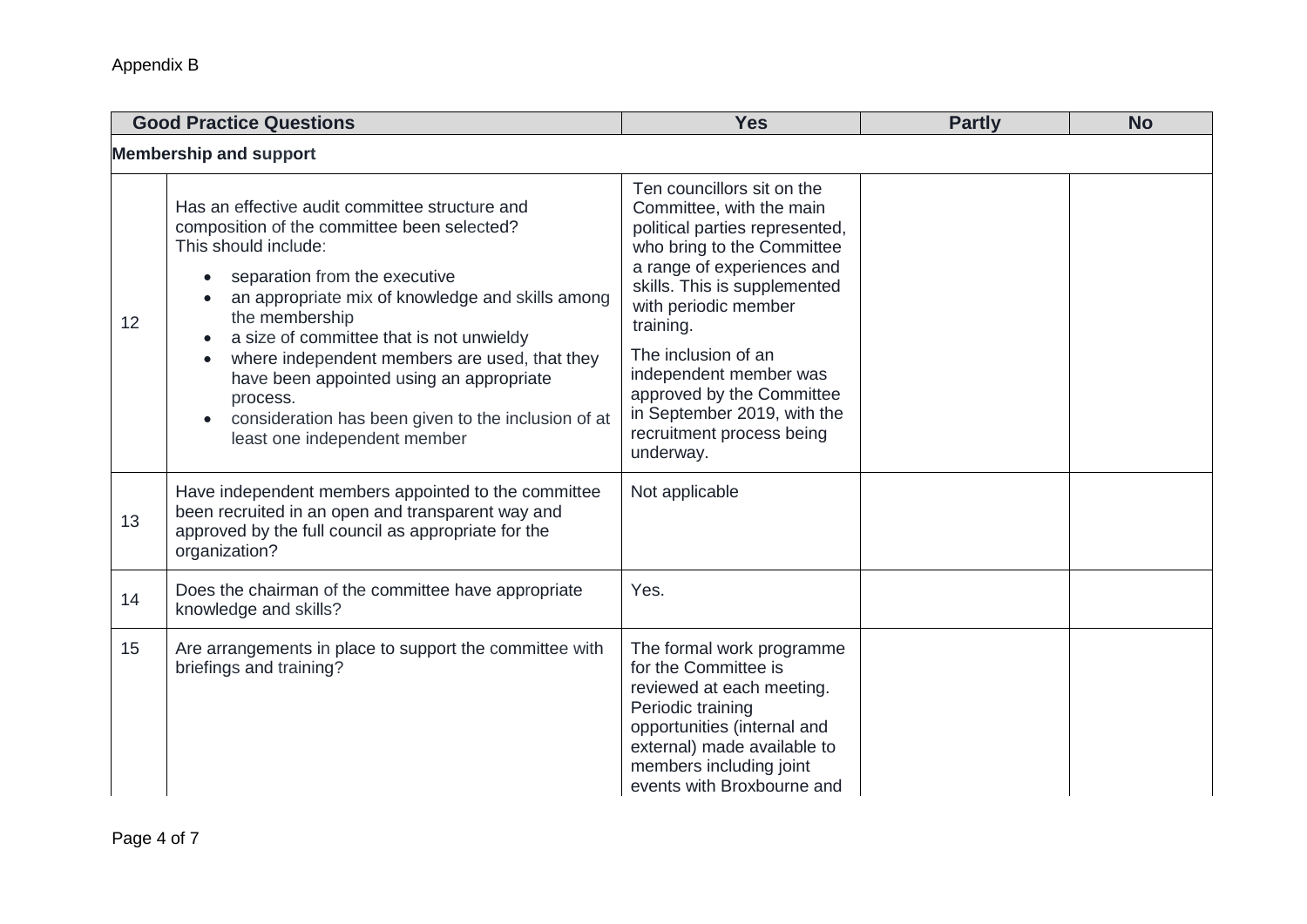| <b>Good Practice Questions</b> |                                                                                                                                                                   | <b>Yes</b>                                                                                                                                                                                                                                                              | <b>Partly</b> | <b>No</b> |  |
|--------------------------------|-------------------------------------------------------------------------------------------------------------------------------------------------------------------|-------------------------------------------------------------------------------------------------------------------------------------------------------------------------------------------------------------------------------------------------------------------------|---------------|-----------|--|
|                                |                                                                                                                                                                   | <b>Epping Forest Councils.</b>                                                                                                                                                                                                                                          |               |           |  |
| 16                             | Has the membership of the committee been assessed<br>against the core knowledge and skills framework and<br>found to be satisfactory?                             | Member requirements and<br>core knowledge and skills<br>framework taken into<br>account when developing<br>the training programme.                                                                                                                                      |               |           |  |
|                                |                                                                                                                                                                   | A formal knowledge and<br>skills analysis was<br>undertaken and reported to<br>the September 2017 Audit<br>and Standards Committee<br>meeting. Consideration<br>should be given to repeating<br>the exercise as membership<br>of the committee has<br>recently changed. |               |           |  |
| 17                             | Does the committee have good working relations with key<br>people and organisations, including external audit,<br>internal audit and the chief financial officer? | The Head of Finance<br>(Section 151 Officer) and the<br>Internal Audit Manager<br>agree that this is the case.                                                                                                                                                          |               |           |  |
| 18                             | Is adequate secretariat and administrative support to the<br>committee provided?                                                                                  | Yes.                                                                                                                                                                                                                                                                    |               |           |  |
|                                | <b>Effectiveness of the committee</b>                                                                                                                             |                                                                                                                                                                                                                                                                         |               |           |  |
| 19                             | Has the committee obtained feedback on its performance<br>from those interacting with the committee or relying on its<br>work?                                    | The Chairman meets<br>regularly with the Internal<br>Audit Manager and Head of<br>Finance and has access to                                                                                                                                                             |               |           |  |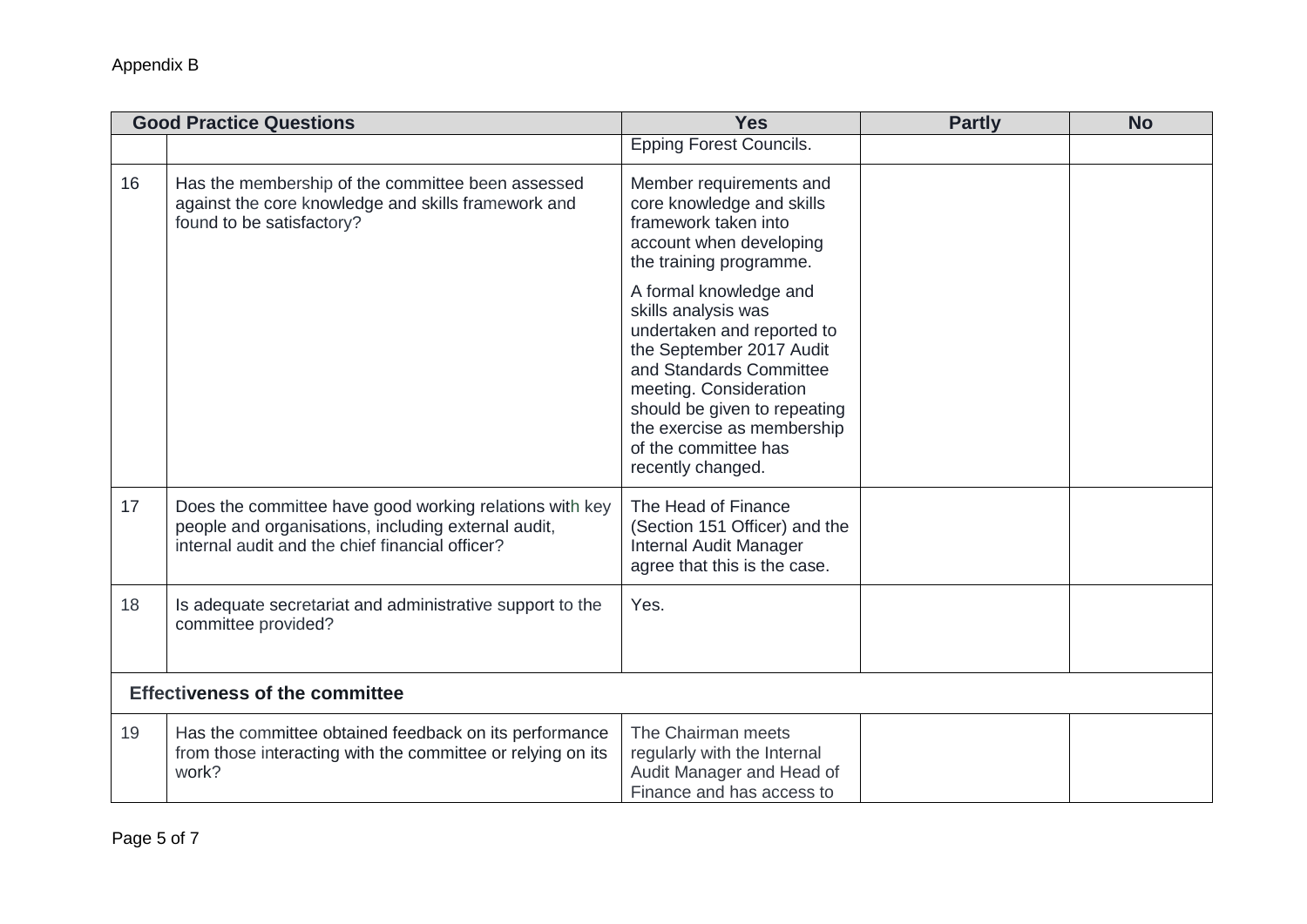| <b>Good Practice Questions</b> |                                                                                                                                                                              | <b>Yes</b>                                                                                                                                                                                                                                                                                                                    | <b>Partly</b> | <b>No</b> |
|--------------------------------|------------------------------------------------------------------------------------------------------------------------------------------------------------------------------|-------------------------------------------------------------------------------------------------------------------------------------------------------------------------------------------------------------------------------------------------------------------------------------------------------------------------------|---------------|-----------|
|                                |                                                                                                                                                                              | <b>External Audit. The</b><br>Committee's annual report is<br>approved by Council.                                                                                                                                                                                                                                            |               |           |
| 20                             | Are meetings effective with a good level of discussion<br>and engagement from all the members?                                                                               | Yes. Attendance levels are<br>high; discussion and debate<br>actively encouraged by the<br>Chair.                                                                                                                                                                                                                             |               |           |
| 21                             | Does the committee engage with a wider range of<br>leaders and managers, including discussion of audit<br>findings, risks and action plans with the responsible<br>officers? | Officers are held to account<br>through the committee's<br>review of audit reports<br>(internal and external) and<br>progress being made to<br>implement<br>recommendations,<br>monitoring risk registers and<br>other key strategies. The<br>Committee has in the past<br>requested Officers to attend<br>where appropriate. |               |           |
| 22                             | Does the committee make recommendations for the<br>improvement of governance, risk and are these acted<br>on?                                                                | This is undertaken through<br>the Committee's work<br>programme.                                                                                                                                                                                                                                                              |               |           |
| 23                             | Has the committee evaluated whether and how it is<br>adding value to the organisation?                                                                                       | The Committee looks at<br>itself by way of assessing its<br>effectiveness and<br>governance arrangements.<br>The annual report assists<br>with the process. In addition,<br>the Committee adds value<br>by ensuring audit                                                                                                     |               |           |